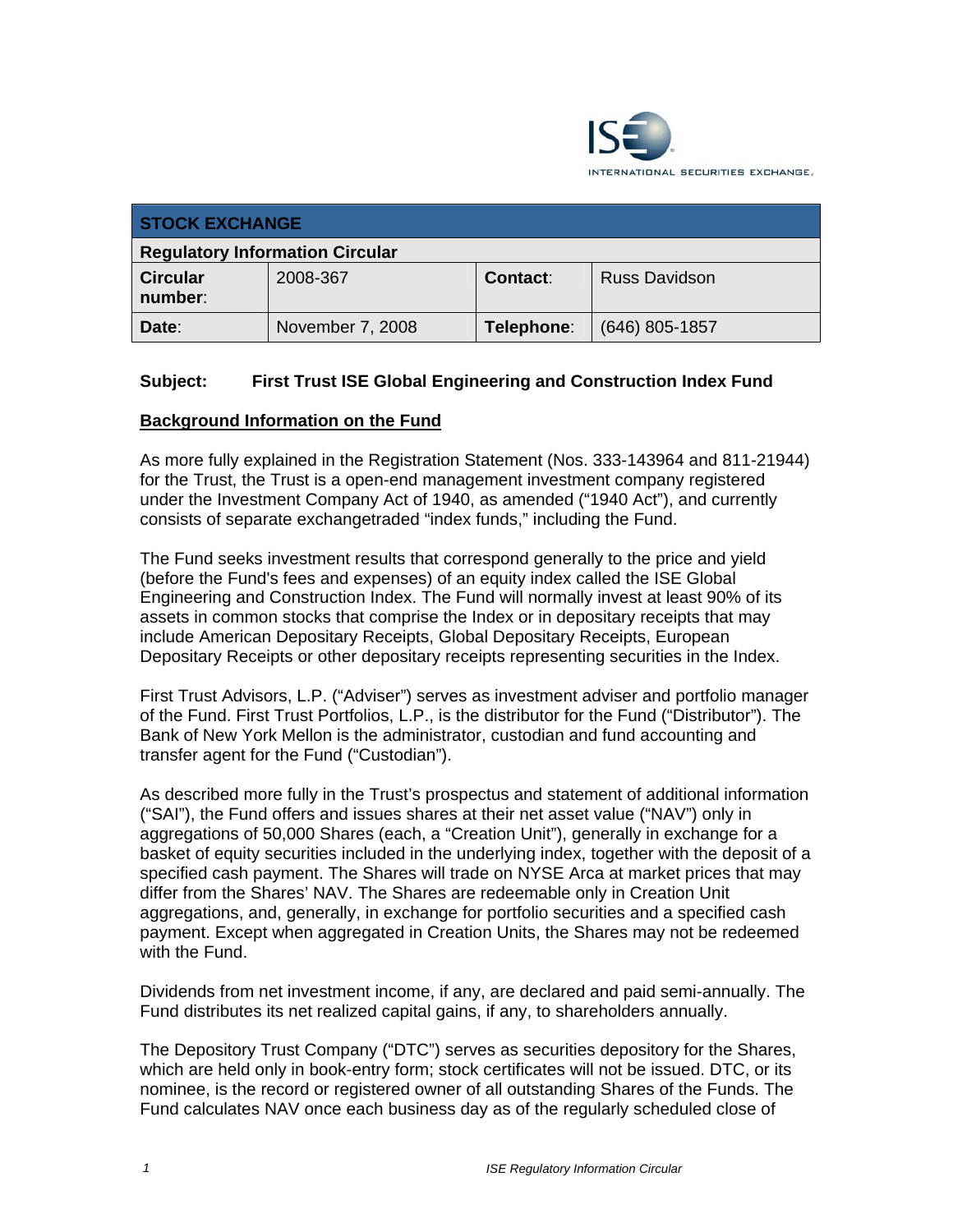normal trading of the New York Stock Exchange (the "NYSE") (normally, 4:00 p.m. Eastern Standard Time) every day that the NYSE is open for business (a "Business Day"). The NAV is available from the Distributor and is also available to National Securities Clearing Corporation ("NSCC") participants through data made available from NSCC.

The Trust's registration statement describes the various fees and expenses for the Fund's shares. For a more complete description of the Fund and the underlying index, visit www.ftportfolios.com.

# **Principal Risks**

Interested persons are referred to the Prospectus for a description of risks associated with an investment in the Shares. These risks include the risk that a Fund's return may not match the return of its index for a number of reasons including the incursion by a Fund of operating expenses and costs not applicable to its index. In addition, as noted in the Prospectus, the Shares may trade at market prices that may differ from their NAV. The NAV of the Shares will fluctuate with changes in the market value of the Fund's holdings. The market prices of the Shares will fluctuate in accordance with changes in NAV as well as the supply and demand for the Shares on the Exchange.

## **Exchange Rules Applicable to Trading in the Shares**

The Shares are considered equity securities, thus rendering trading in the Shares subject to the Exchange's existing rules governing the trading of equity securities.

# **Trading Hours**

Trading in the shares on ISE is on a UTP basis and is subject to ISE equity trading rules. The shares will trade from 8:00 a.m. until 5:00 p.m. Eastern Time. Equity Electronic Access Members ("Equity EAMs") trading the shares during the Extended Market Sessions are exposed to the risk of the lack of the calculation or dissemination of underlying index value or intraday indicative value ("IIV"). For certain derivative securities products, an updated underlying index value or IIV may not be calculated or publicly disseminated in the Extended Market hours. Since the underlying index value and IIV are not calculated or widely disseminated during Extended Market hours, an investor who is unable to calculate implied values for certain derivative securities products during Extended Market hours may be at a disadvantage to market professionals.

# **Trading Halts**

ISE will halt trading in the Shares of a Trust in accordance with ISE Rule 2101(a)(2)(iii). The grounds for a halt under this Rule include a halt by the primary market because it stops trading the Shares and/or a halt because dissemination of the IIV or applicable currency spot price has ceased, or a halt for other regulatory reasons. In addition, ISE will stop trading the Shares of a Trust if the primary market de-lists the Shares.

## **Delivery of a Prospectus**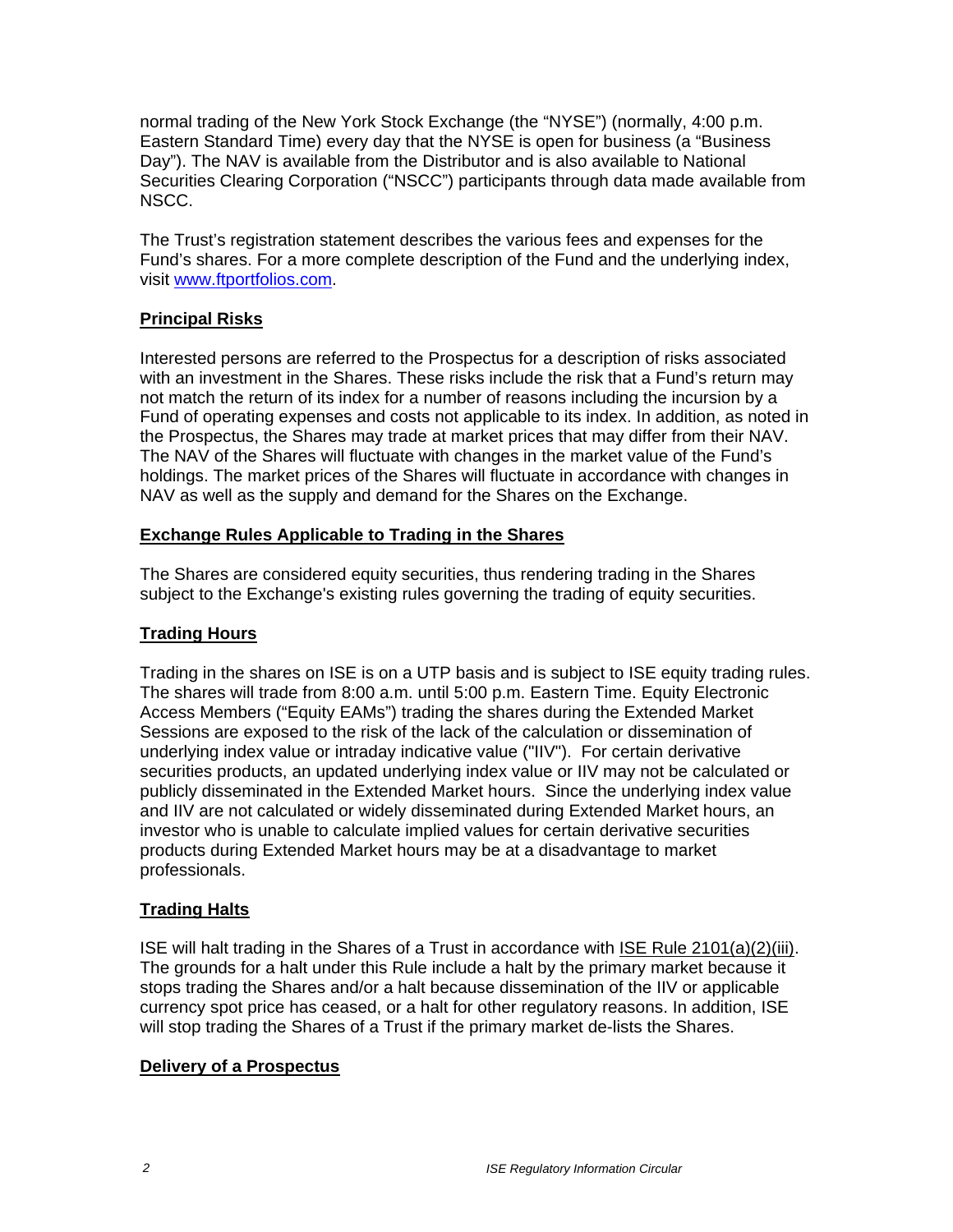Pursuant to federal securities laws, investors purchasing Shares must receive a prospectus prior to or concurrently with the confirmation of a transaction. Investors purchasing Shares directly from the Fund (by delivery of the Deposit Amount) must also receive a prospectus.

Prospectuses may be obtained through the Distributor or on the Fund's website. The Prospectus does not contain all of the information set forth in the registration statement (including the exhibits to the registration statement), parts of which have been omitted in accordance with the rules and regulations of the SEC. For further information about the Fund, please refer to the Trust's registration statement.

## **Exemptive, Interpretive and No-Action Relief Under Federal Securities Regulations**

The Commission has issued letters dated November 21, 2005 and October 24, 2006 (together, the "No- Action Letters") granting exemptive, interpretive and no-action relief from certain provisions of and rules under the Securities Exchange Act of 1934 for exchange-traded funds listed and traded on a registered national securities exchange that meet certain criteria. The Funds qualify for the relief granted in the No- Action Letters, a description of which follows.

#### **Regulation M Exemptions**

Generally, Rules 101 and 102 of Regulation M prohibit any "distribution participant" and its "affiliated purchasers" from bidding for, purchasing, or attempting to induce any person to bid for or purchase any security which is the subject of a distribution until after the applicable restricted period, except as specifically permitted in Regulation M. The provisions of the Rules apply to underwriters, prospective underwriters, brokers, dealers, and other persons who have agreed to participate or are participating in a distribution of securities.

The Commission issued a No-Action Letter by which persons participating in a distribution of shares of a fund may engage in secondary market transactions in such shares during their participation in such a distribution, despite the requirements of from Rule 101 under Regulation M. In addition, the SEC has permitted persons who may be deemed to be participating in the distribution of shares of a fund (i) to purchase securities for the purpose of purchasing creation unit aggregations of fund shares and (ii) to tender securities for redemption in Creation Unit Aggregations. Further, the Commission has clarified that the tender of fund shares to the Fund for redemption does not constitute a bid for or purchase of any of the Funds' securities during the restricted period of Rule 101. The Commission has issued a No-Action Letter to paragraph (e) of Rule 102 under Regulation M which allow the redemption of fund shares in creation unit aggregations during the continuous offering of shares.

## **Customer Confirmations for Creation or Redemption of Fund Shares (SEC Rule 10b-10)**

Broker–dealers who handle purchases or redemptions of Fund shares in Creation Units for customers will be permitted to provide such customers with a statement of the number of Creation Unit Aggregations created or redeemed without providing a statement of the identity, number and price of shares of the individual securities tendered to the Fund for purposes of purchasing creation unit aggregations ("Deposit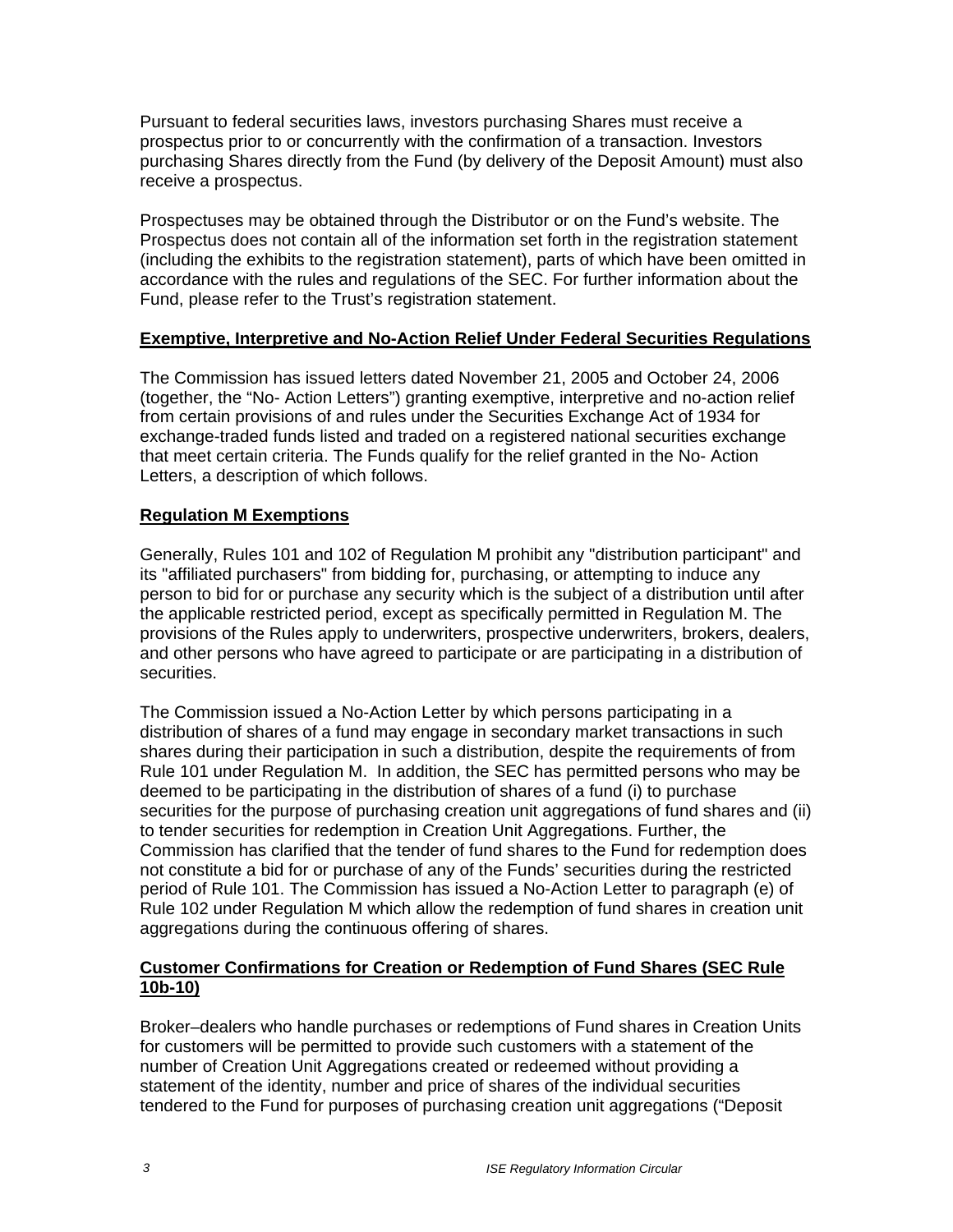Securities") or the identity, number and price of shares to be delivered by the Trust to the redeeming holder ("Redemption Securities"). The composition of the securities required to be tendered to the Fund for creation purposes and of the securities to be delivered on redemption will be disseminated each business day and will be applicable to requests for creations or redemption, as the case may be, on that day. This exemptive relief under Rule 10b-10 with respect to creations and redemptions is subject to the following conditions:

- 1. Confirmations to customers engaging in creations or redemptions must state that all information required by Rule 10b-10 will be provided upon request;
- 2. Any such request by a customer for information required by Rule 10b-10 will be filed in a timely manner, in accordance with Rule 10b-10(c);
- 3. Except for the identity, number and price of shares of the component securities of the Deposit Securities and Redemption Securities, as described above, confirmations to customers must disclose all other information required by Rule 10b-10(a).

## **SEC Rule 14e-5**

The Commission has permitted any person acting as a dealer-manager of a tender offer for a component security of fund (1) to redeem fund shares in creation unit aggregations from the issuer that may include a security subject to such tender offer and (2) to purchase fund shares during such tender offer. In addition, a No-Action has been issued under Rule 14e-5 states that if a broker-dealer acting as a dealer-manager of a tender offer for a security of the Fund purchases or arranges to purchase such securities in the secondary market for the purpose of tendering such securities to purchase one or more creation unit aggregations of shares, it must be made in conformance with the following:

- 1. such bids or purchases are effected in the ordinary course of business, in connection with a basket of 20 or more securities in which any security that is the subject of a distribution, or any reference security, does not comprise more than 5% of the value of the basket purchased; or
- 2. purchases are effected as adjustments to such basket in the ordinary course of business as a result of a change in the composition of the underlying index; and
- 3. such bids or purchases are not affected for the purpose of facilitating such tender offer.

## **Section 11(d)(1); SEC Rules 11d1-1 and 11d1-2**

Section 11(d)(1) of the Act generally prohibits a person who is both a broker and a dealer from effecting any transaction in which the broker-dealer extends credit to a customer on any security which was part of a new issue in the distribution of which he participated as a member of a selling syndicate or group within thirty days prior to such transaction. The Commission has clarified that Section 11(d)(1) does not apply to broker-dealers that are not authorized participants (and, therefore, do not create creation unit aggregations) that engage in both proprietary and customer transactions in shares of a fund in the secondary market, and for broker-dealer authorized participants that engage in creations of creation unit aggregations. This relief is subject to specific conditions, including the condition that such broker-dealer (whether or not an authorized participant) does not, directly or indirectly, receive from the fund complex any payment, compensation or other economic incentive to promote or sell the shares of a fund to persons outside the fund complex, other than non-cash compensation permitted under NASD Rule 2830 (I)(5)(A), (B) or (C). See letter dated November 22, 2005 from Brian A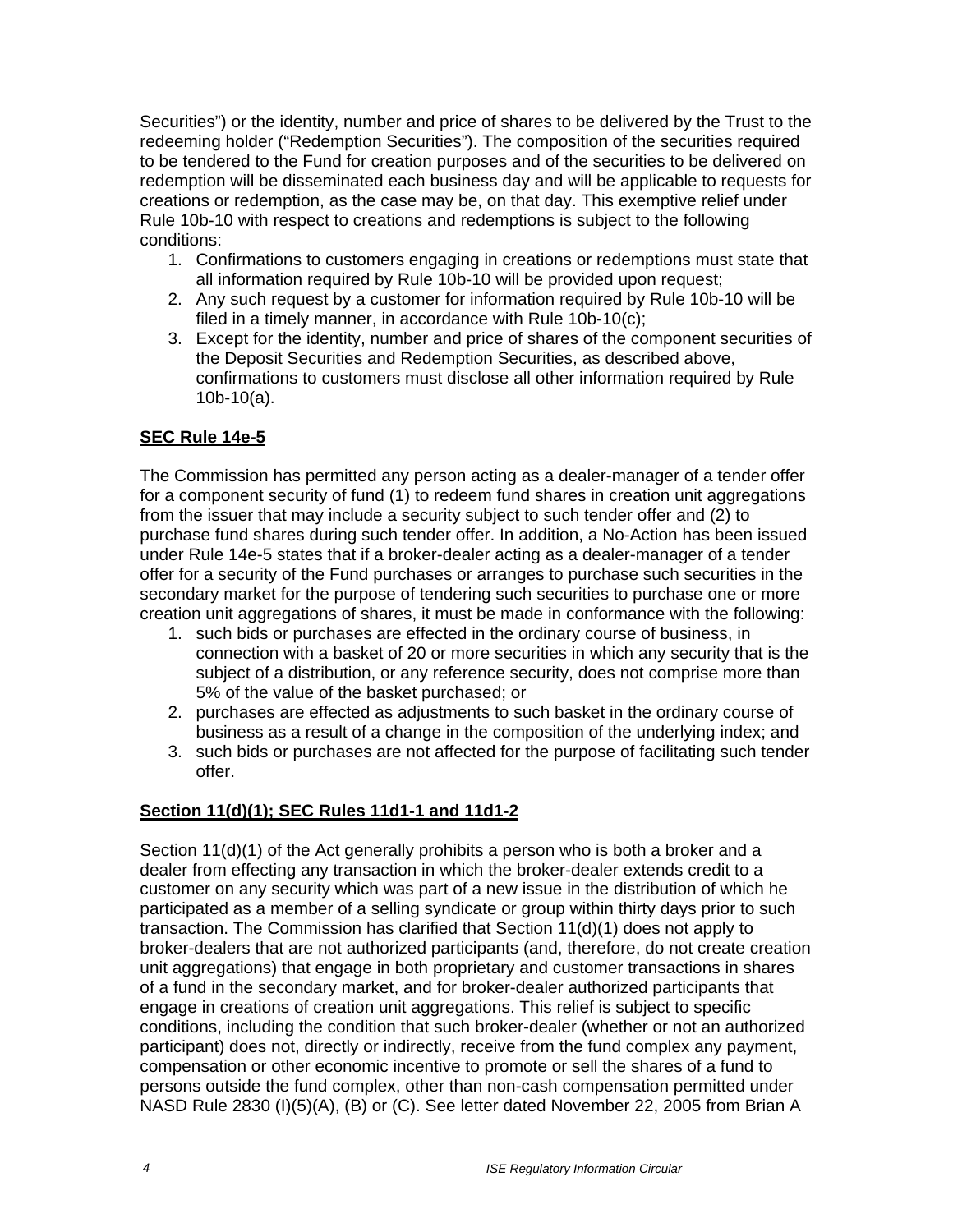Bussey, Assistant Chief Counsel, SEC Division of Market Regulation, to Barclays Global Investors, N.A., dated November 22, 2005. The Commission has issued a No-Action Letter under Section 11(d)(1) of the Act states that broker-dealers may treat shares of a fund, for purposes of Rule 11d1-2, as "securities issued by a registered open-end investment company as defined in the Investment Company Act" and thereby extend credit or maintain or arrange for the extension or maintenance of credit on shares that have been owned by the persons to whom credit is provided for more than 30 days, in reliance on the exemption contained in the rule.

## **SEC Rule 15c1-5 and 15c1-6**

The Commission has issued a No-Action letter with respect to Rule 15c1-5 and Rule 15c1-6 as to the required disclosure of control by a broker or dealer with respect to creations and redemptions of fund shares and secondary market transactions therein.

**This Regulatory Information Bulletin is not a statutory Prospectus. Equity EAMs should consult the Trust's Registration Statement, SAI, Prospectus and the Fund's website for relevant information.**